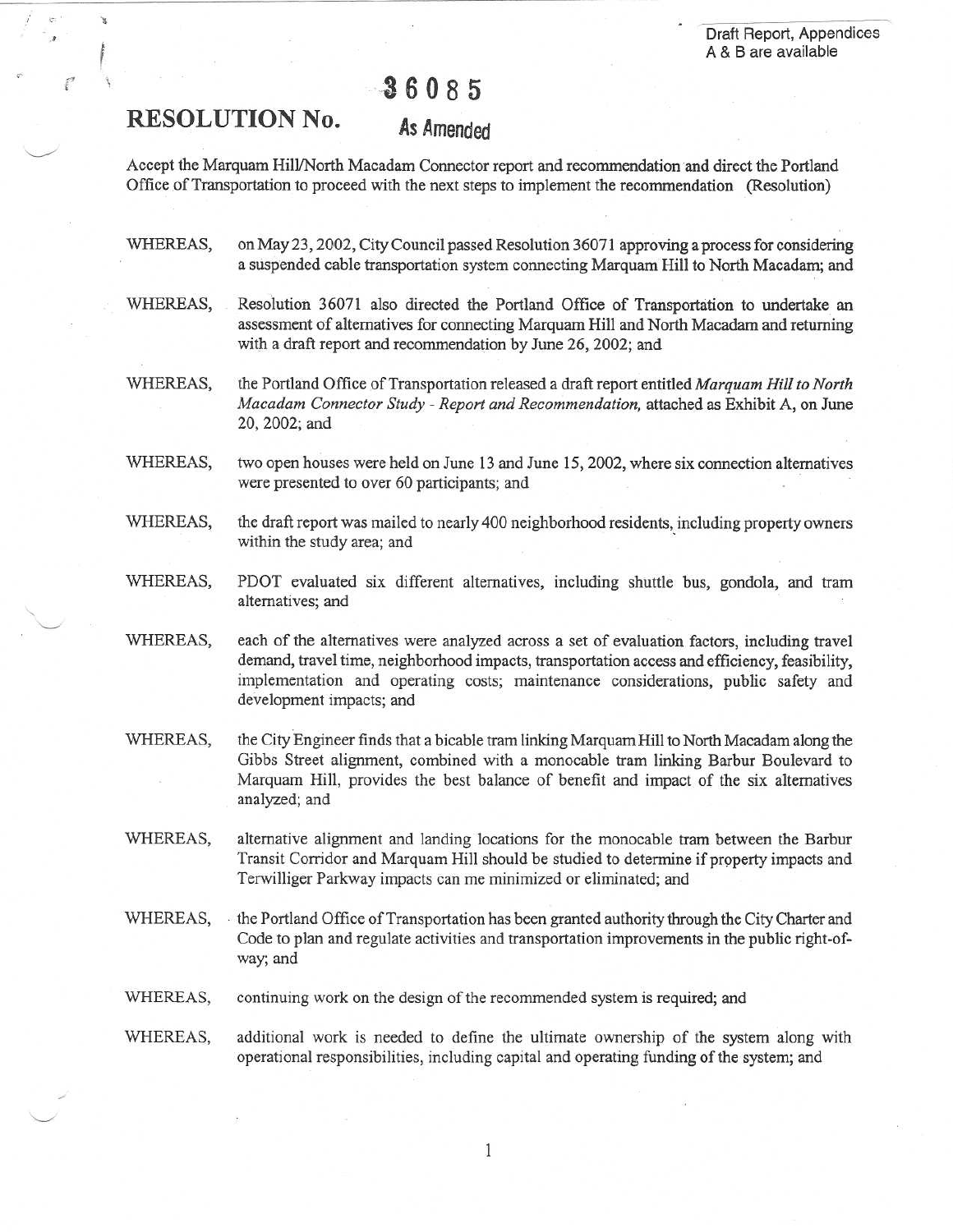WHEREAS, Portland Aerial Transportation, Inc., has emerged to assume the role of project sponsor and has provided funding for the alternatives analysis performed by PDOT; and

r

- WHEREAS, the recommended project should aspire to the highest level of design, including the integration of the system with surrounding areas and the aesthetic qualities of the final product; and
- WHEREAS, the Design Development Phase of the City Engineer's process for considering a suspended cable transportation system includes the possibility of a design competition; and
- WHEREAS, Portland Aerial Transportation, Inc . has beer. developing a design competition process that would generate a product to meet the aspirations of the City for the proposed aerial system .
- NOW, THEREFORE, BE IT RESOLVED, that City Council accepts the City Engineer's report and recommendation; and
- BE IF FURTHER RESOLVED, that City Council supports the concept of a second tram linking Marquam Hill to the Barbur transit corridor and directs PDOT to provide additional information on the exact alignment and design of the monocable tram and return with this information by September 25, 2002; and
- BE IT FURTHER RESOLVED, that City Council directs the Portland Office of Transportation to initiate the Design Development Phase of the City Engineer's process on the recommended suspended cable transportation system; and
- BE IT FURTHER RESOLVED, that City Council recognizes Portland Aerial Transportation, Inc . as the project sponsor for the suspended cable transportation system and directs the Portland Office of Transportation to work with Portland Aerial Transportation, Inc ., through the design development phase for the system; and
- BE IT FURTHER RESOLVED, that City Council directs the Portland Office of Transportation to work with Portland Aerial Transportation, Inc. on the development and implementation of a design competition as part of the Design Development Phase, and return to City Council with a report on the recommended competition approach by September 25, 2002; and
- BE IT FURTHER RESOLVED, that City Council directs the Portland Office of Transportation to work with the affected property owners, Homestead Neighborhood, Corbett-Terwilliger-Lair Hill Neighborhood, and Portland Aerial Transportation, Inc . on addressing neighborhood impacts through the development of potential mitigation approaches, including a voluntary buy-out option for affected properties and consideration of recommendations from the South Portland Circulation Study, and to return with a recommended mitigation program at the time that a final design is submitted for Council consideration; and
- BE IT FURTHER RESOLVED, that City Council will not use hostile public condemnation dislocating a property owner in establishing a monocable tram linking Barbur Boulevard and Marquam Hill; and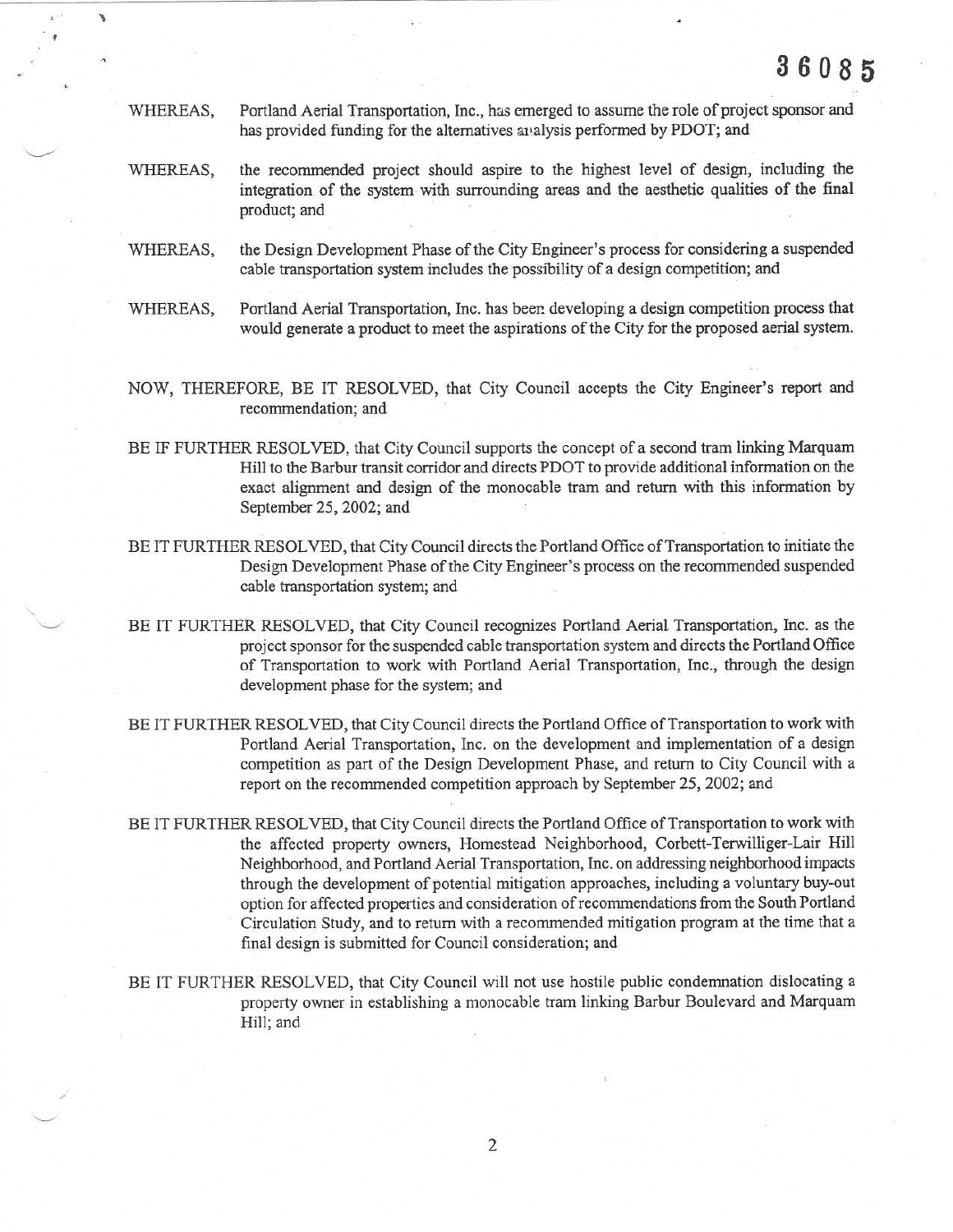BE IT FURTHER RESOLVED, that City Council directs the Portland Office of Transportation to work with Portland Aerial Transportation, Inc on ownership and operation issues and return with a recommended ownership and operating program at the time that a final design is submitted for Council consideration.

Adopted by the Council,

r

 

JUL I Q 2002

Mayor Vera Katz<br>Commissioner Jim Francesconi Matt Brown:slg<br>July 10, 2002

GARY BLACKMER AUDITOR OF THE CITY OF PORTLAND Iuran  $100$ SCTS Resolution 071002.doc DEPUTY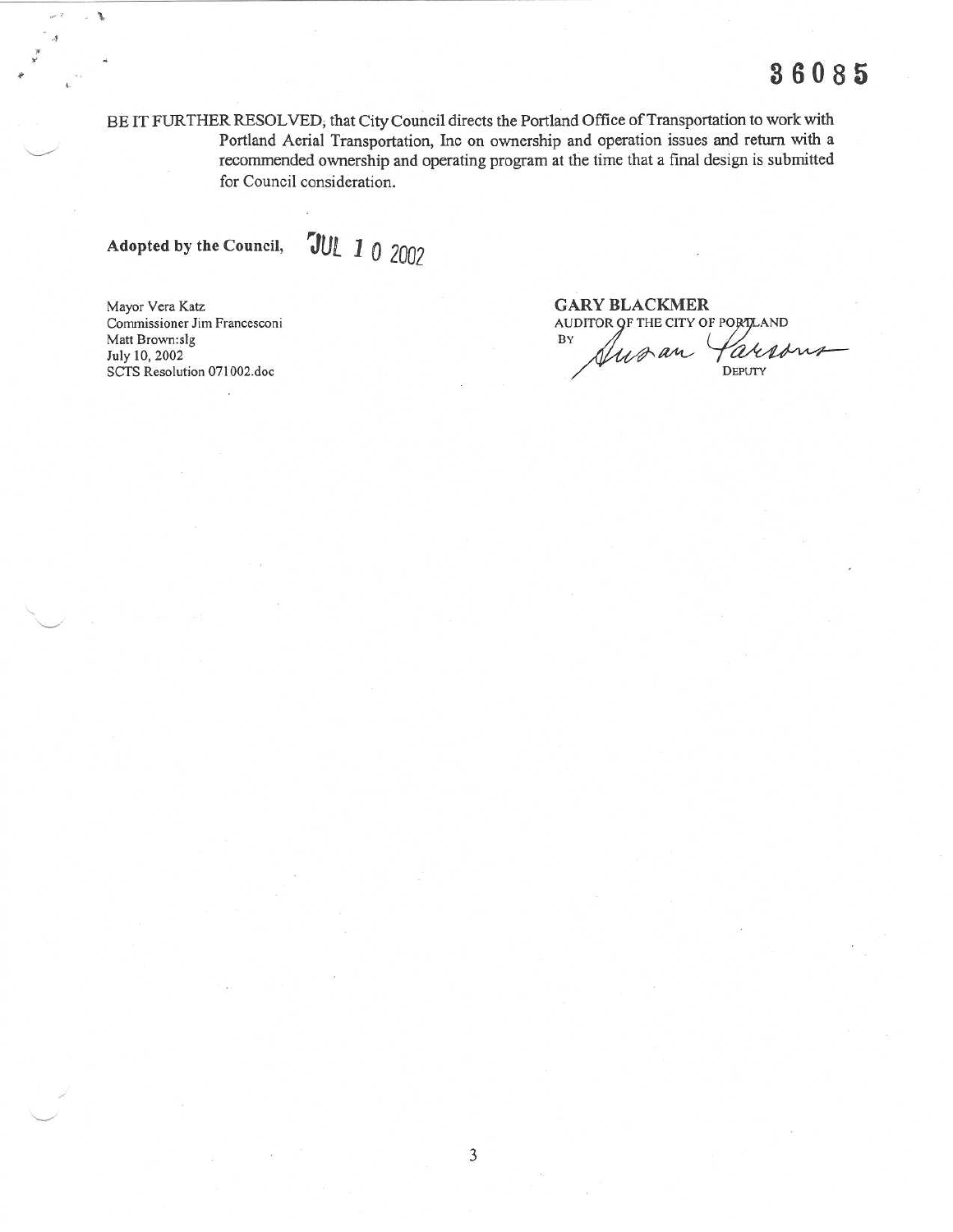### PORTLAND OFFICE OF TRANSPORTATION

### COUNCIL CALENDAR ITEM

Council Calendar No.

F

Submitted for Council Consideration on: July 10, 2002 Regular Agenda 2:30 p.m. Time Certain

**DESCRIPTION:** Resolution Title: Accept the Marquam Hill/North Macadam Connector report and recommendation and direct the Portland Office of Transportation to proceed with the next steps to implement the recommendation.

This resolution will accept the City Engineer's report and recommendation for the connector study and direct PDOT to work on subsequent steps for implementing the tram system(s). PDOT has recommended that two tram systems be constructed - one linking Marquam Hill to North Macadam along the Gibbs Street alignment, the second linking Marquam Hill down to Barbur Boulevard.

BACKGROUND: The work undertaken by PDOT grew out of the Marquam Hill planning process. On May 23, 2002, City Council directed PDOT to study alternative connection concepts between Marquam Hill and North Macadam, and to return to Council by June 26, 2002 with a draft report and recommendation on a preferred system .

PDOT produced a report and recommendation, and distributed the report on June 20, 2002 to City Council and to the CTLH and Homestead neighborhoods, No Tram to OHSU, and OHSU .

Portland Aerial Transportation, Inc. (PATI) has come forward as the project sponsor for the tram, and funded this initial phase of work . PATI has been developing a design competition approach as part of the next phase of this project, and will continue to serve as the project sponsor .

ISSUES: There are a number of issues that have been raised and will continue to be raised in response to the tram proposal . Comments on the report are due to PDOT by July 3, and PDOT will be assembling those comments and providing response, clarification, or modifications where appropriate.

The primary issues are:

Neighborhood Impacts - No Tram to OHSU is a group of residents, primarily along Gibbs Street in the Lair Hill area, that is opposed to the tram . They have argued consistently that the tram has a high degree of impact on the neighborhood and will be a very negative influence. Specifically, they believe the tram will reduce privacy, lower property values, degrade the historic district, and produce more neighborhood traffic.

Property Acquisition - The second tram that is recommended (Marquam Hill to Barbur) requires the acquisition of property at Barbur Boulevard. The recommended alignment shows the tram landing at Congregation Ahavath Achim, a Sephardic Synagogue that had been previously displaced by previous urban renewal efforts in South Portland in the 1960's . Matt Brown, Project Manager, has had an amiable discussion with the leadership of the congregation on the potential

1